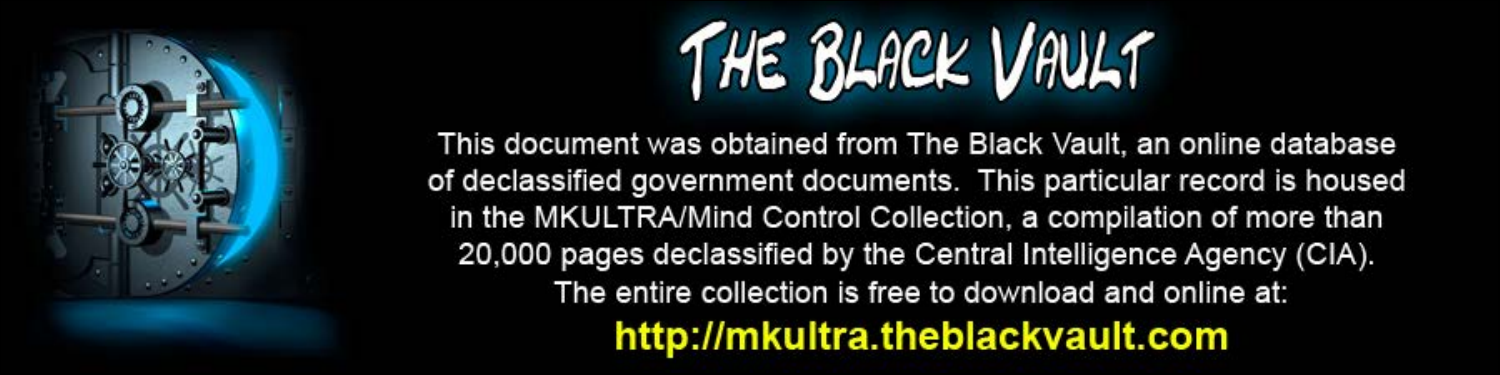

Chief Administration & Logistics DATE: 21 November 1952 **Communistics** in Logistics

UNITED STATES GOVERNME

 $\left\langle \right\rangle$ 

 $\sim$   $\mu$ 

 $. . . .$ 

ا<br>-<br>-

.. - 'P • -· *.\_.,:· ..* ...

'7

- -

..<br>.. - الموضوع التي يوسع التي يستوفر الموضوع الموضوع الموضوع الموضوع.<br>.. الموضوع الموضوع الموضوع الموضوع الموضوع الموضوع الموضوع الموضوع الموضوع الموضوع الموضوع الموضوع الموضوع الم

SUDJECT: Sodium Pentothal

.\

1. Below is information requested concerning the possible methods of neutralizing the effects of Sodium Pentothal.

2. The class of drugs known as the "Central Nervous System Stimulates" will, to a limited extent, counter-act the effects of Sodium Pentothal. Some of these are: Benzedrine, Dexadrine, Picrotoxin, Caffeine Sodium Benzoate, and Strychnine. These drugs have, however, certain limitations which more or less preclude their successful application in clandestine type activities. Such limitations are as follows:

a. They must be administered just before or just after receiving Sodium Pentothal. This would be difficult to accomplish as it is doubtful that the agent would have the necessary beforehand knowledge of his treatment nor would he be allowed to administer himself during treatment.

b. Such drugs would have to be secreted on the person and administered (such as pills) externally. It is believed that a thorough search of the agent would disclose any such secreted drugs.

c. A physician administering Sodium Pentothal would continue to inject Sodium Pentothal until the patient evidenced the desired reaction; therefore, it would not be possible for the agent to consume enought Central Nervous System Stimulates to neutralize an excessive amount of Sodium Pentothal and still remain alive.

). Modern psychiatry regularly employs in therapy such tools as narcosynthysis which involves the use of truth serums such as Sodium Pentothal and Sodium Amatol. Use of these drugs in psychiatric treatment is limited as they merely enable the physician and patient to explore more easily materiel in the forgotten unconscious of the patient; such treatment is usually long term therapy. Further, many psychiatrists and criminologists have reported value received from the use of truth serums as often negative. The reason for this is that if the subject has exceptionally strong inhibitions concerning certain material, truth serums are not powerful enough to cause him to divulge the inhibited material. In view of the forgoing, it is believed that if agents were well versed in their cover and the security of such cover, that it would be exceedingly difficult to extract sensitive information from 1h£m while under the influence of truth serums.



الواقع المواقع المواقع المستقر المستقر المستقر المستقر المستقر المستقر المستقر المستقر المستقر المستقر المستقر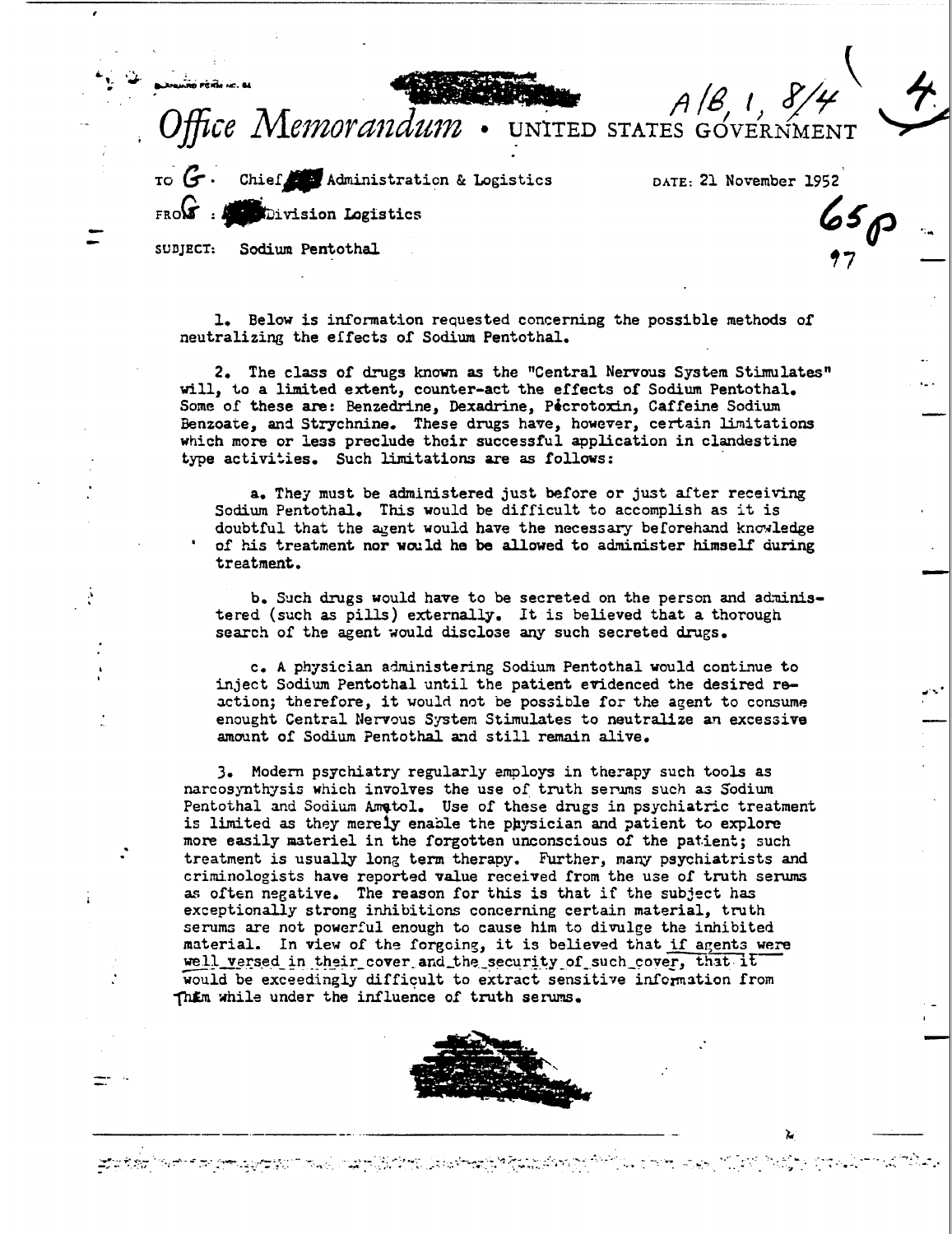

4. It is recommended that the foregoing information not be accepted<br>as fact, but that a requirement be presented OTS for a reasaarch project<br>to investigate the problem of neutralizing the effects of truth serums.<br>of ADCS/M

5. Your comments are requested concerning paragraph 4 above.

 $/ IP/bhd$ 

Ξ

 $\cdot \mathbf{.}$ 

 $\ddot{\cdot}$